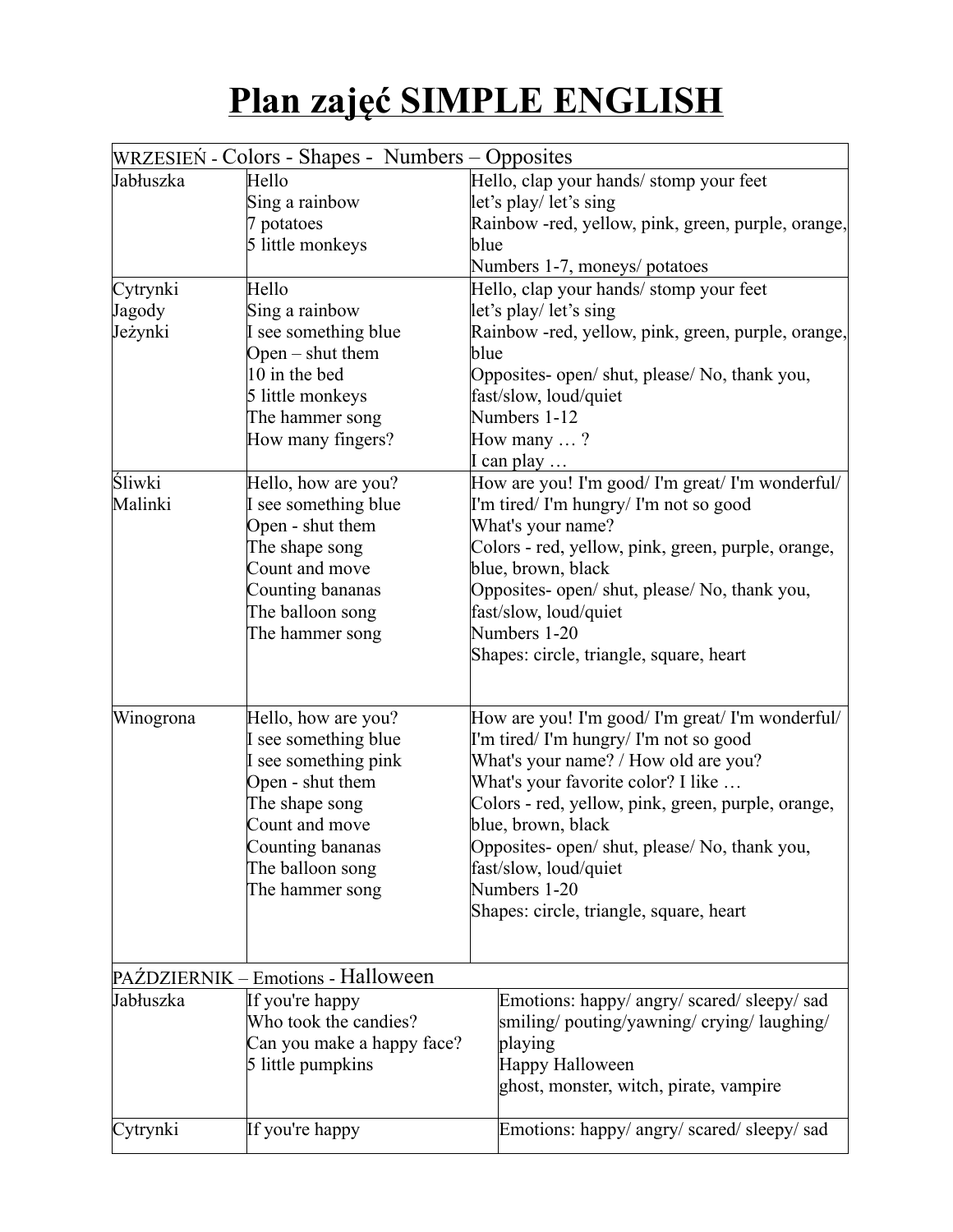| Jagody<br>Jeżynki             | Can you make a happy face?<br>5 little pumpkins<br>Who took the candies?<br>Knock, knock trick or treat                                                                                               | smiling/pouting/yawning/crying/laughing/<br>playing<br>Happy Halloween/ trick or treat<br>ghost, monster, witch, pirate, vampire,<br>cowboy, ballerina,                                                                                                                                                                                                         |
|-------------------------------|-------------------------------------------------------------------------------------------------------------------------------------------------------------------------------------------------------|-----------------------------------------------------------------------------------------------------------------------------------------------------------------------------------------------------------------------------------------------------------------------------------------------------------------------------------------------------------------|
| Śliwki<br>Malinki             | Are you happy?<br>Give me something good to eat<br>5 little pumpkins<br>Can you make a happy face?<br>Who took the candies?<br>Knock, knock trick or treat                                            | Emotions: happy/ angry/ scared/ sleepy/ sad<br>smiling/pouting/yawning/crying/laughing/<br>playing<br>Happy Halloween/ trick or treat<br>Food - apples, peaches, tangerines, cookies,<br>chocolate, jelly beans, lemons, grapefruits,<br>limes, nuts, candies<br>ghost, monster, witch, pirate, vampire,<br>cowboy, ballerina,                                  |
| Winogrona                     | Are you happy?<br>Give me something good to eat<br>5 little pumpkins<br>Can you make a happy face?<br>Who took the candies?<br>Knock, knock trick or treat<br>Five little monsters<br>Happy Halloween | Emotions: happy/ angry/ scared/ sad<br>smiling/pouting/yawning/crying/laughing/<br>playing<br>Action: fly, stomp, crawl, row, sleep<br>Happy Halloween/ trick or treat<br>Food - apples, peaches, tangerines, cookies,<br>chocolate, jelly beans, lemons, grapefruits,<br>limes, nuts, candies<br>ghost, monster, witch, pirate, vampire,<br>cowboy, ballerina, |
| LISTOPAD - My body            |                                                                                                                                                                                                       |                                                                                                                                                                                                                                                                                                                                                                 |
| Jabłuszka                     | One little finger<br>Head, shoulder, knees and toes                                                                                                                                                   | finger, head, nose, chin, arm, leg, foot<br>head, shoulders, knees, toes, eyes, ears,<br>mouth, nose                                                                                                                                                                                                                                                            |
| Cytrynki<br>Jagody<br>Jeżynki | Head, shoulders, knees and toes<br><b>Hokey Pokey</b><br>Walking, walking                                                                                                                             | head, shoulders, knees, toes, eyes, ears,<br>mouth, nose<br>right hand/ left hand, right foot/ left foot<br>turn around<br>walking, hop, running, tiptoe, jump,<br>swimming, sleeping                                                                                                                                                                           |
| Sliwki<br>Malinki             | Head, shoulders, knees and toes<br><b>Hokey Pokey</b><br>The bath song<br>Walking, walking                                                                                                            | head, shoulders, knees, toes, eyes, ears,<br>mouth, nose<br>Can you $\ldots$ ? / I can $\ldots$<br>wash your hair, wash your feet, wash your<br>face, wash your knees, wash your toes,<br>wash your shoulders, wash your hands,<br>wash your nose<br>walking, hop, running, tiptoe, jump,<br>swimming, sleeping                                                 |
| Winogrona                     | Head, shoulders, knees and toes                                                                                                                                                                       |                                                                                                                                                                                                                                                                                                                                                                 |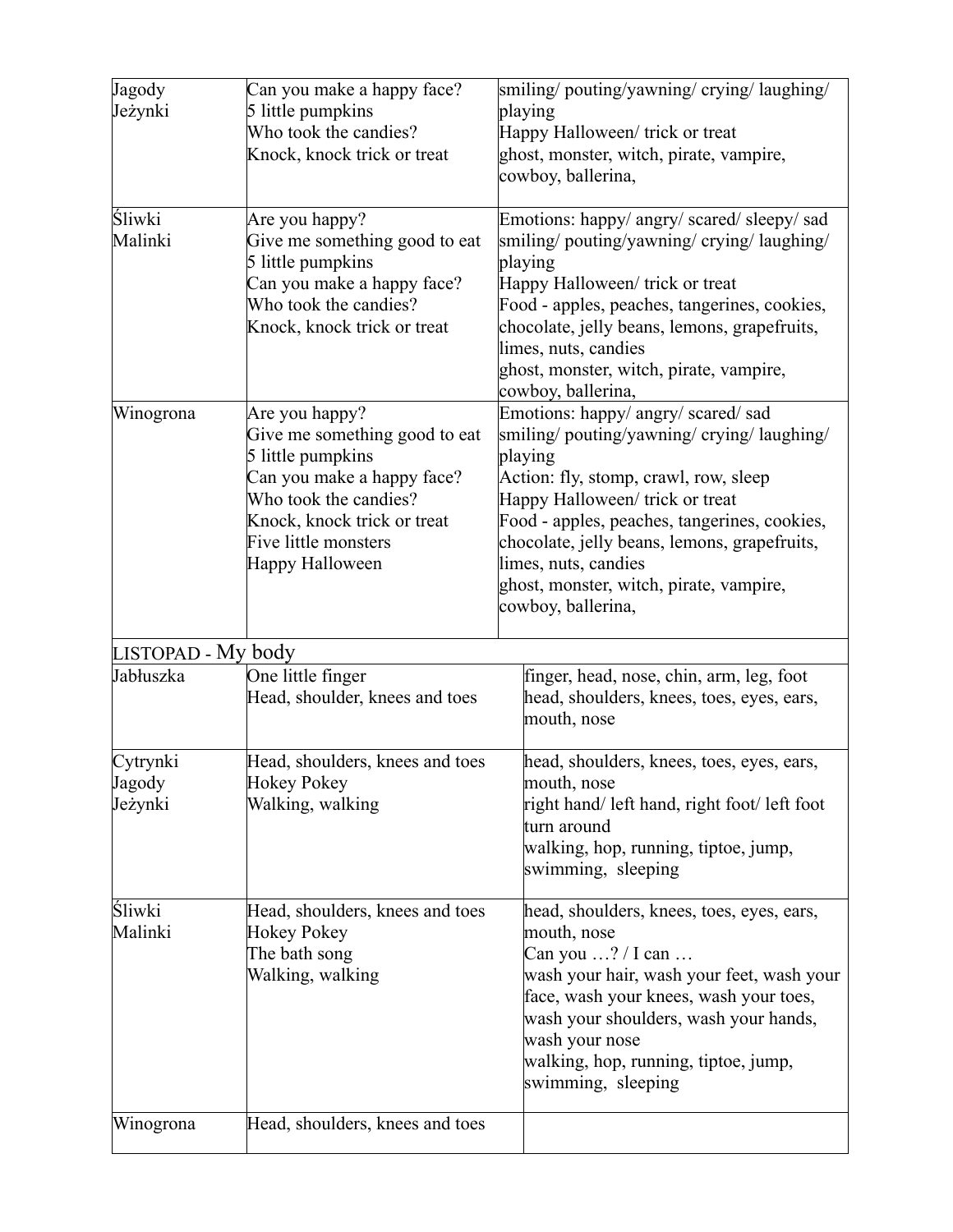|                      | <b>Hokey Pokey</b>                 | head, shoulders, knees, toes, eyes, ears,        |
|----------------------|------------------------------------|--------------------------------------------------|
|                      | Pinocchio                          | mouth, nose                                      |
|                      | The bath song                      | right hand/ left hand, right foot/ left foot     |
|                      | Walking, walking                   | turn around                                      |
|                      | Cheeks and chin                    | Can you $\ldots$ ? / I can $\ldots$              |
|                      |                                    | wash your hair, wash your feet, wash your        |
|                      |                                    | face, wash your knees, wash your toes,           |
|                      |                                    | wash your shoulders, wash your hands,            |
|                      |                                    | wash your nose                                   |
|                      |                                    | walking, hop, running, tiptoe, jump,             |
|                      |                                    | swimming, sleeping                               |
|                      |                                    | cheeks, chin, neck, bum, eyebrows, back,         |
|                      |                                    | belly, thumbs                                    |
|                      | <b>GRUDZIEŃ - Christmas – Toys</b> |                                                  |
| Jabłuszka            | Hello reindeer                     | Happy holidays/ Merry Christmas                  |
|                      | I'm a little snowman               | Reindeer, Snowman, Santa                         |
|                      | Little snowflake                   | snowman- buttons, eyes, nose, hat, scarf         |
|                      | Goodbye snowman                    | snowflake – head, nose, hand                     |
| Cytrynki             | Hello reindeer                     | Happy holidays/ Merry Christmas                  |
| Jagody               | I'm a little snowman               | Reindeer, Snowman, Santa, Christmas tree         |
| Jeżynki              | S-A-N-T-A                          | snowman-buttons, eyes, nose, hat, scarf          |
|                      | Santa's on his way                 | SANTA - red hat, white beard, twinkle in his eye |
|                      | Little snowflake                   | What do you want for Christmas?                  |
|                      | Goodbye snowman                    | Toys - ball, yoyo, bike, jump rope               |
|                      |                                    | snowflake - head, nose, hand                     |
|                      |                                    |                                                  |
|                      |                                    |                                                  |
| <i><b>Sliwki</b></i> | Hello reindeer                     | Happy holidays/ Merry Christmas                  |
| Malinki              | $S-A-N-T-A$                        | Reindeer, Snowman, Santa, Christmas tree         |
|                      | Little snowflake                   | snowman- buttons, eyes, nose, hat, scarf         |
|                      | We wish you a Merry                | SANTA - red hat, white beard, twinkle in his eye |
|                      | Christmas                          | Action - clapping, jumping, stomping, whispering |
|                      | 10 little elves                    | Elves, toys, painting, sawing, hammering,        |
|                      | Goodbye snowman                    | wrapping, sleeping                               |
|                      |                                    |                                                  |
| Winogrona            | Hello reindeer                     | Happy holidays/ Merry Christmas                  |
|                      | $S-A-N-T-A$                        | Reindeer, Snowman, Santa, Christmas tree         |
|                      | Santa's on his way                 | snowman- buttons, eyes, nose, hat, scarf         |
|                      | Little snowflake                   | SANTA - red hat, white beard, twinkle in his eye |
|                      | We wish you a Merry                | What do you want for Christmas?                  |
|                      | Christmas                          | I want $\ldots$ - toys                           |
|                      | 10 little elves                    | Toys - ball, yoyo, bike, jump rope               |
|                      | Goodbye snowman                    | Action – clapping, jumping, stomping, whispering |
|                      | Ho Ho Ho                           | Elves, toys, painting, sawing, hammering,        |
|                      |                                    | wrapping, sleeping                               |
|                      |                                    | make a snowman, drink hot chocolate, bake some   |
|                      |                                    | cookies, decorate big green Christmas tree, eat  |
|                      |                                    | some turkey, open presents                       |
|                      |                                    |                                                  |